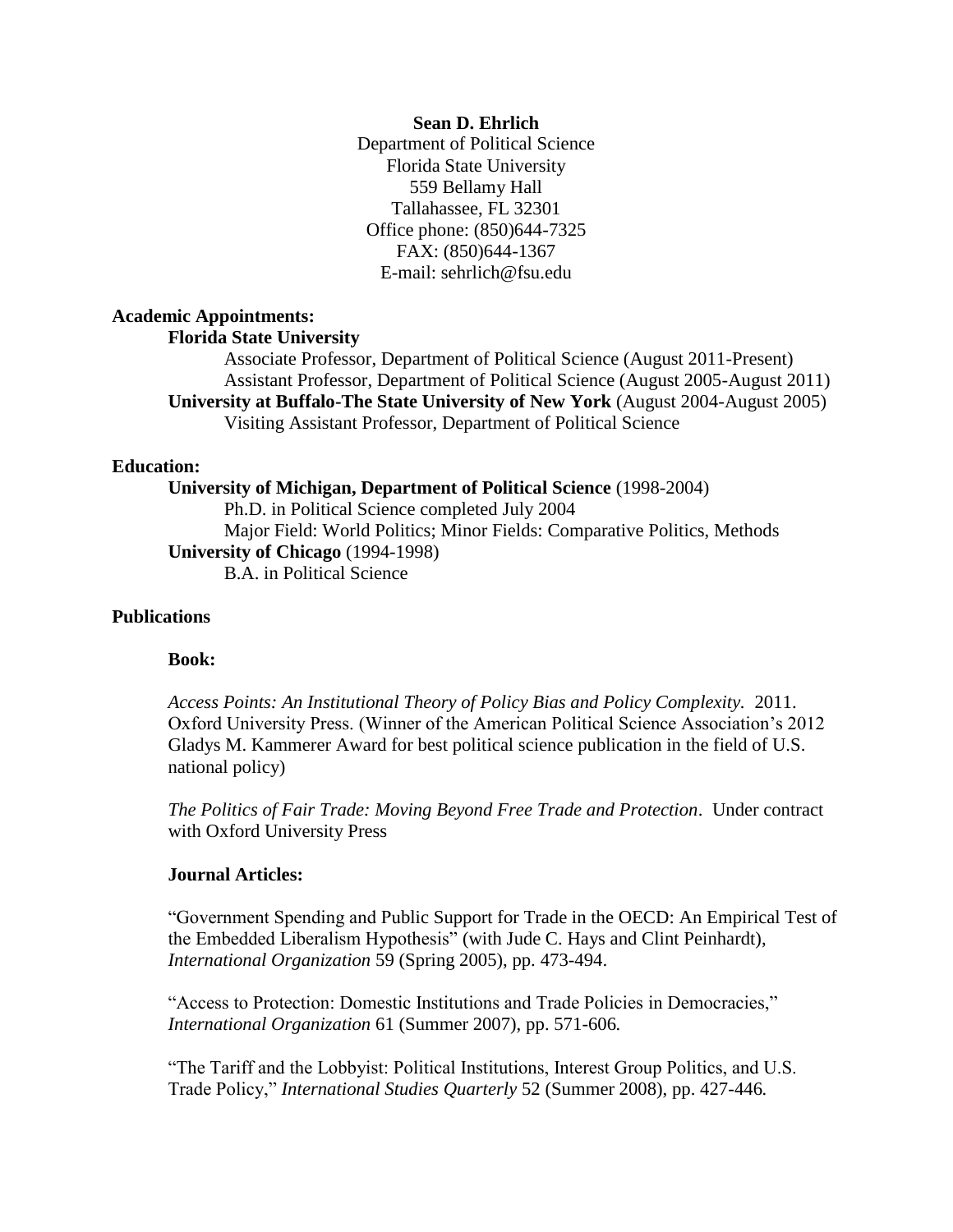"How Common is the Common External Tariff? Domestic Influences on European Union Trade Policy" *European Union Politics* 10 (March 2009), pp. 115-141.

"Constituency Size and Support for Trade Liberalization: An Analysis of Foreign Economic Policy Preferences in Congress," *Foreign Policy Analysis* 5 (July 2009): 215- 232.

"Who Supports Compensation? Individual Preferences for Trade-Related Unemployment Insurance."*Business and Politics* 12 (May 2010), Article 3*.*

"The Fair Trade Challenge to Embedded Liberalism" *International Studies Quarterly* 54 (December 2010): 1013-1033.

"Risk, Risk Orientation, and Policy Opinions: The Case of Free Trade" (With Cherie Maestas) *Political Psychology* 31 (October 2010): 657-684*.*

"Does Compensating those Harmed Increase Support for Trade? An Experimental Test of the Embedded Liberalism Thesis" (With Eddie Hearn). *Foreign Policy Analysis.* 10 (April 2014): 149-164

# **Book Chapters:**

"Government Spending and Public Support for Trade in the OECD: An Empirical Test of the Embedded Liberalism Hypothesis" (with Jude C. Hays and Clint Peinhardt) in John G. Ruggie, ed., *Embedding Global Markets: An Enduring Challenge*, Ashgate Publishers. (Reprint of *IO* article.)

### **Other:**

Review of Saskia Sassen's *Territory, Authority, Rights: From Medieval to Global Assemblages*. *Comparative Political Studies* 40 (July 2007), pp. 912-915*.*

### **Working Papers and Research in Progress**

"Whom Do European Corporations Lobby? The Domestic Institutional Determinants of Interest Group Activity in the European Union" (With Eryn Jones)

"Trade Policy Preferences and Concern About Your Job" (With Cherie Maestas, Eddie Hearn, and Piotr Urbanski)

"Access Points, Monetary Autonomy, and Exchange Rates: Domestic Institutional Influences on International Monetary Policy"

"Institutions and Credit Rating Agencies: Does Regulatory Quality Matter?" (With Adrian Thurstin)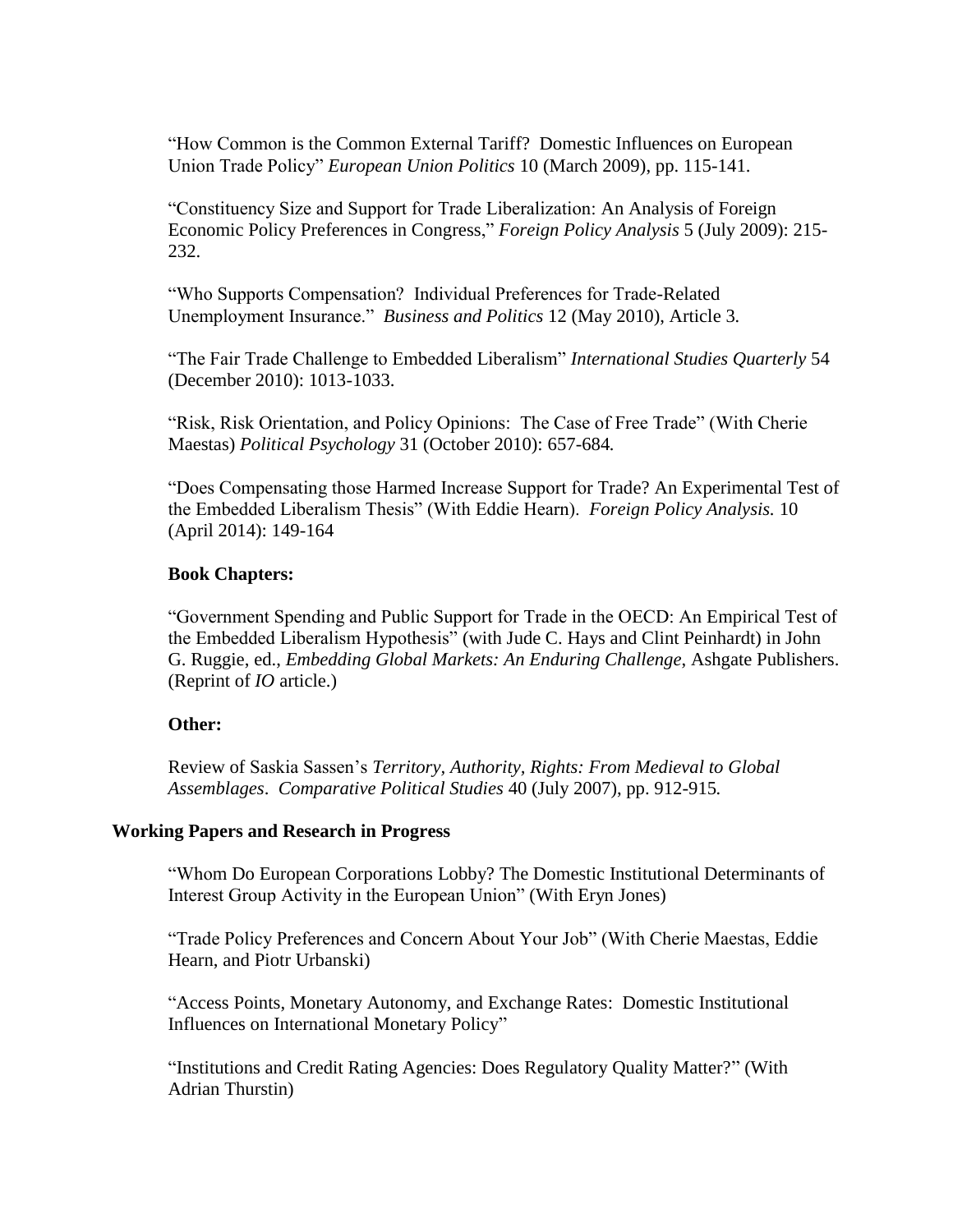# **Selected Conference Papers**

"Access Points, Monetary Autonomy, and Exchange Rates: Domestic Institutional Influences on International Monetary Policy" Paper presented at 2014 MPSA Annual Meeting

"Whom Do European Corporations Lobby? The Domestic Institutional Determinants of Interest Group Activity in the European Union" (With Eryn Jones) Paper presented at 2011 APSA Annual Meeting, 2012 MPSA Annual Meeting, and 2014 EPSA Annual Meeting

"Does Compensating those Harmed Increase Support for Trade? An Experimental Test of the Embedded Liberalism Thesis" (With Eddie Hearn) Presented at 2010 Internal Political Economy Society Annual Meeting and 2010 MPSA Annual Meeting

"Domestic Institutions and the Specificity of Tariffs: An Access Point Theory for Trade Policy Complexity" Presented at 2010 MPSA Annual Meeting

"Trade Policy Preferences and Concern About Your Job" (With Cherie Maestas, Eddie Hearn, and Piotr Urbanski) Presented at 2010 MPSA Annual Meeting

"Risk Orientation and Trade Policy Preferences" (with Cherie Maestes) Presented at 2008 APSA Annual Meeting and 2009 MPSA Annual Meeting

"Which Countries Go Green? An Access Point Theory of Democratic Institutions and Environmental Regulations" Presented at 2009 MPSA Annual Meeting.

"Are Fair Traders Actually Protectionist?: The Economic and Political Bases of Support for Fair Trade in the European Union" Presented at the 2007 APSA Annual Meeting and 2008 MPSA Annual Meeting.

"Is Fair Trade Just Protectionism in Disguise?" Presented at the 2007 MPSA Annual Meetings

"How Common is the Common External Tariff? Domestic Influences on European Union Trade Policy," Presented at 2005 MPSA and APSA Annual Meetings

"Access to Protection: Democratic Institutions and Trade Policies in Democracies," Presented at the 2003 MPSA and APSA Annual Meetings

"The RTAA and the Lobbyist: Democratic Institutions and Trade Liberalization," Paper presented at 2002 ISA and MPSA Annual Meetings

"The Probability of Recounts Under Differing Electoral Laws," Paper presented at APSA 2001 Annual Meetings